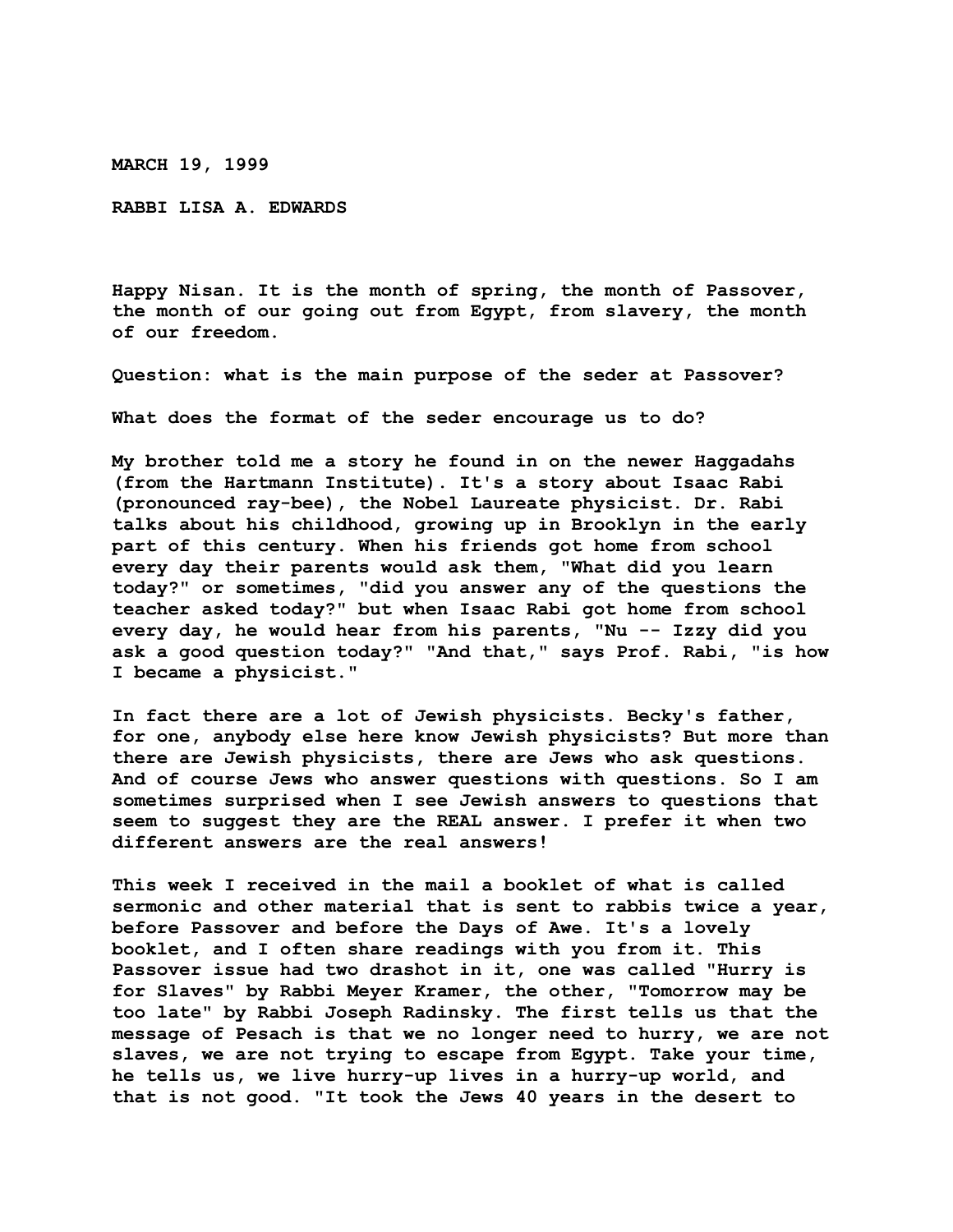**absorb the implications of freedom." Good things take time. Speed "causes us to miss important and enriching chunks of existence." He ends with an anonymous and wonderful quotation: "Let us not hurry; we have no time to lose."**

**The second sermon, "Tomorrow may be too late" tells us that Pesach rails against an all too common attitude, the attitude that says, "no hurry," that says, "I think I'll just let nature take its course." Pesach, says the second drash, "teaches us that we should seize opportunities;" "clutch possibilities that come our way," just like the Israelites did by running from Egypt, by not waiting for their bread to rise, by getting out while the getting out was possible. Rabbi Radinsky ends his drash with the sentence: "Too many opportunities can be lost by tarrying too long."**

**So, based on these two drashot, I guess the message of Pesach is . . . . "don't hurry and don't tarry." Any questions?**

**I had some sad news today that I want to share with you. My aunt Elizabeth's husband, Sam Epstein, died last night. You may remember hearing both of their names on the healing list over the last couple of months. And others of you may remember meeting Sam and Elizabeth at High Holy Days this past year where they joined us for several services, or you may remember when I first introduced them to you, two years ago on Valentine's Day, at which time I told you the story of their romance and marriage. Sam was 87 years old at his death; my aunt Elizabeth is 85. They've been married to each other for 2 years and 3 months. But they met first when they were in high school. They were high school sweethearts, in fact, but when Sam went off to college they drifted apart, married other people, lived happily in those other marriages -- Elizabeth was married to my father's brother for 47 years until he died; Sam was married to his first wife for 58 years until she died. Sam and Elizabeth had not seen each other, or spoken, or even heard of one another for over 60 years. But a year or so after Sam's wife died, he began to think about Elizabeth, that teenager he once loved, and though he lived in LA, he managed to find her back in Iowa where they had both grown up.**

**Hurry is for slaves, or for escaping to freedom, says the story of Passover. Once you are free you can take your time to appreciate life, to discover that things like real love grow over time, slowly, sweetly, no need to hurry it along. One thing I've loved about watching and getting to know Sam and Elizabeth over the last two years is the way that they've just appreciated**